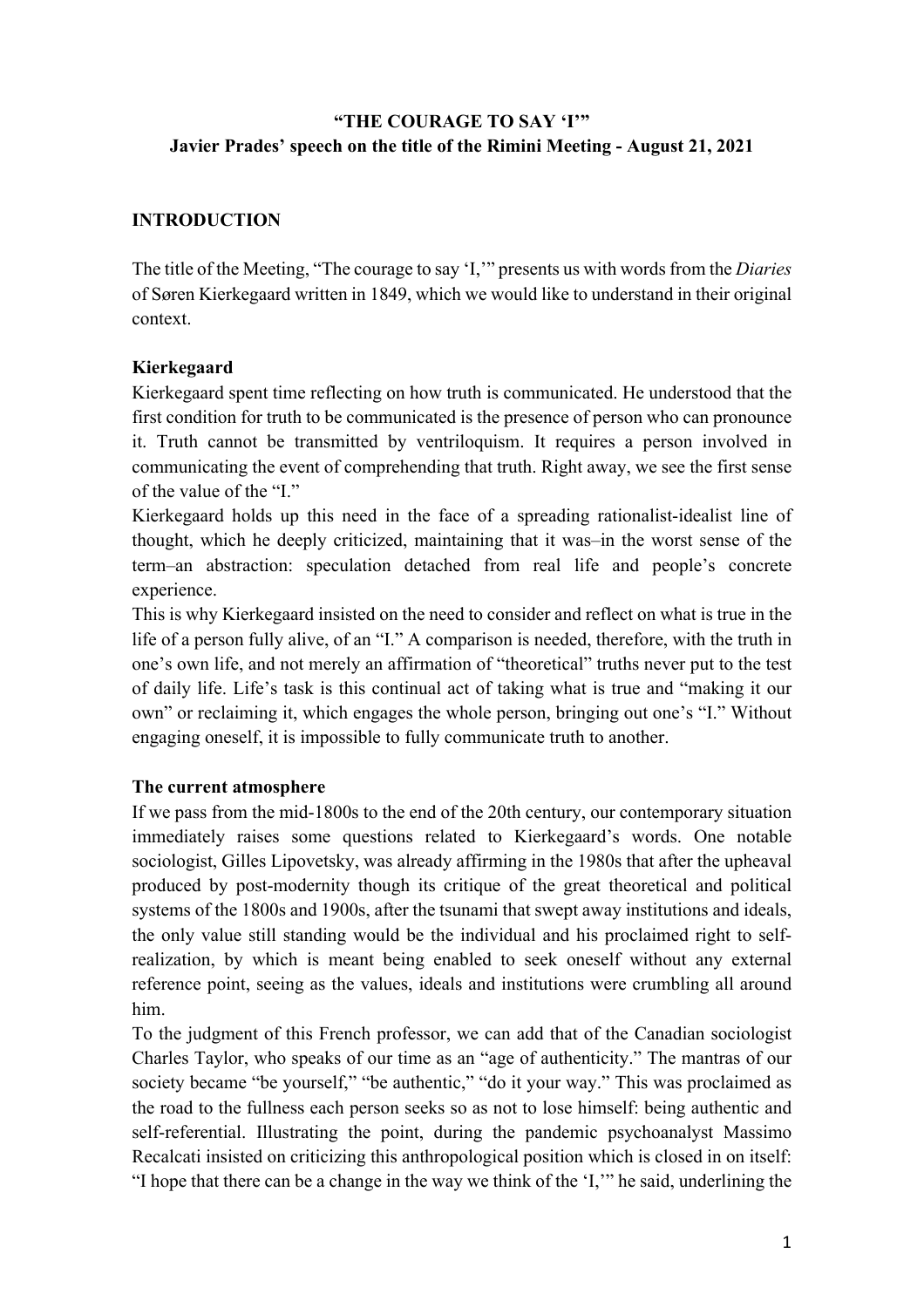fact that, "we need to abandon the 'I'-dolatry of our time, the tyranny of the self, which can bring us no good because it points us down the road of narcissistic folly."

## **A recovery for education in the faith**

Giussani cited Kierkegaard's diary on various occasions. He references Kierkegaard as a "call to arms" for the person and to help us understand the difference between certain affirmations that are made, depending on whether–in making them–the I is engaged or not. You can speak the same truth, which is correct in its content, in many ways; yet some will not reach anyone, because the truth is not proposed in a personal way.

What is necessary for reflection and communication to others is also necessary in the creation of social initiatives. We clearly remember Giussani's affirmation that, "Social initiatives are born when a person has the courage to say 'I.'" Truth is not passed on, initiatives are not born, unless there are people who have the courage to say "I." Fr. Julián Carrón has also, in reproposing texts from Giussani, often underlined Kierkegaard's judgment about the centrality of the subject, who must be engaged in order to communicate truth and act according to what is true.

In revisiting Kierkegaard's affirmation, we are obliged to compare it with what we see in our world today, to try to understand it more deeply, without misunderstandings. We know another very insightful diagnosis Giussani gave, speaking of a "Chernobyl effect" no longer related to physical health, but to the supporting structures of the human person, struck by an emptying out or weakening or our cognitive and affective energies, making us incapable of going beyond the limits of our "I."

The complexity of the problem we are facing demands that we go deeper, so as not to slip into taking the Meeting's title for granted. What proof do we see that this need Kierkegaard formulates matches what we see today? We need to work to identify the sufficient conditions in order to be able to say "I," and to find the courage to do so in a way that is a source of fruitfulness, rather than closing ourselves in a narcissistic folly, as Recalcati warns.

I am proposing an itinerary broken into three sections and an epilogue, with the goal of awakening a comparison with daily life. My remarks do not aim to be studious or literary, but rather to favor an attitude that can allow our "I" to affectionately and lovingly embrace reality and thereby, in it and beyond it, embrace Christ present.

## **FIRST SECTION: ONE, NO ONE, AND ONE HUNDRED THOUSAND**

We will begin invoking a celebrated novel by Luigi Pirandello, from which I will synthetically summarize a few observations for our itinerary.

## **Nothing was true anymore: solitude**

The questions that resonate throughout Kierkegaard's work emerged regularly in European culture. Pirandello's book, published in 1926, is proof of this. The protagonist of the novel is sent into crisis–about his own identity and how he relates to himself, to his wife and to others–by a seemingly insignificant experience. Vitangelo Moscarda becomes a paradigm of the life of many twentieth century men and women. How is it that his wife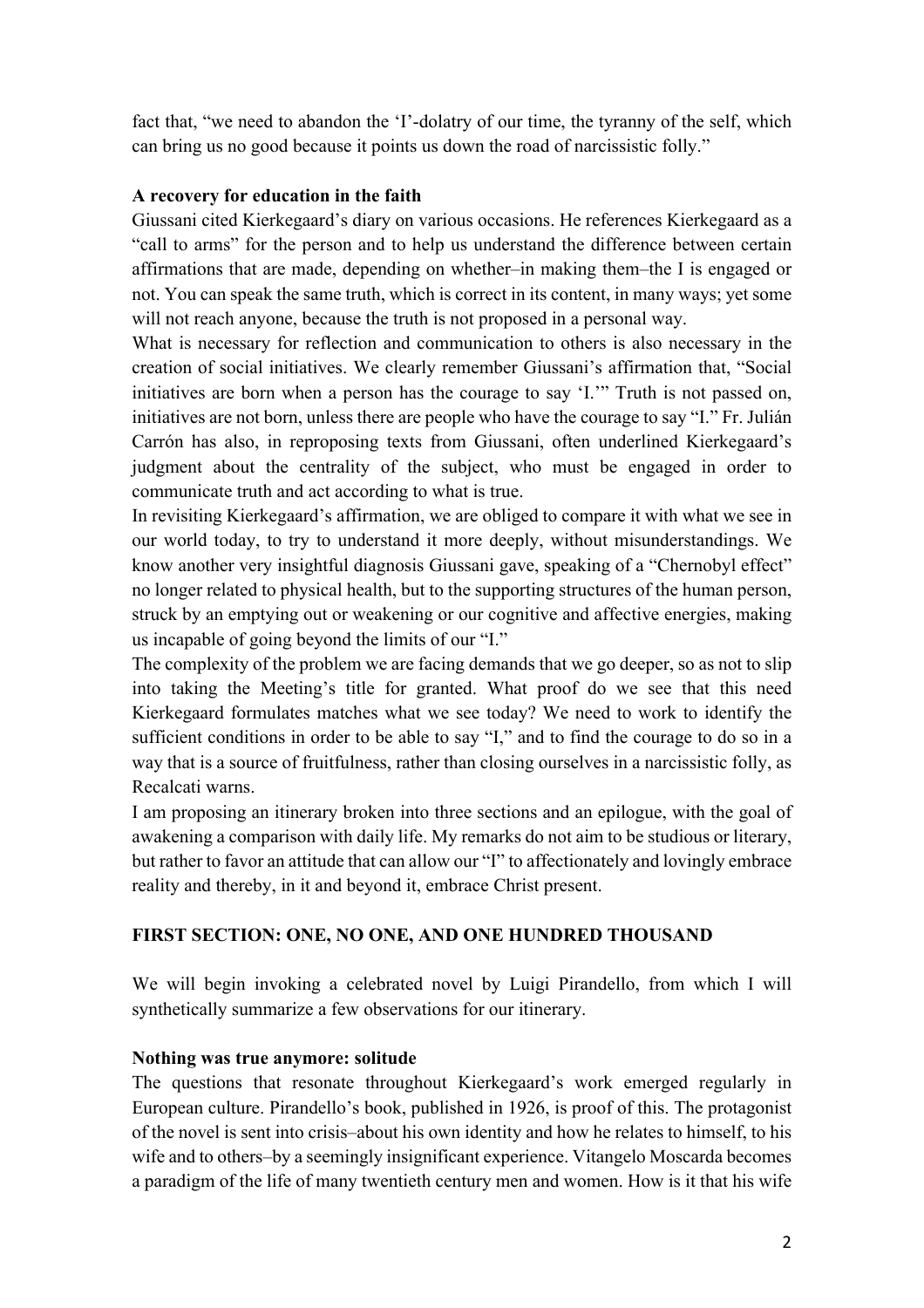sees a little flaw in him that he cannot see? As a consequence, Moscarda begins to think that there is no point in being anything to oneself. Having lost the possibility to truly know himself, he is also overtaken by suspicion regarding what other people see in him. If the knowledge I have of myself is worthless, and the suspicion creeps in that what others see in me is pure convention, then who am I? Perhaps I am the *one* I am looking at, but in reality, I am now *no one* and I may as well be, for me and for those around me, any of *one hundred thousand*. The protagonist is drawn into this madness that, after all, could actually be the ultimate lucidity in which the madman is the only one who really understands things, breaking through the conventions of bourgeois society. Anticipating postmodern culture by several decades, Moscarda seems to come out victorious because he no longer feels compelled to be "someone:" he could be *no one* or one of a *hundred thousand;* he can reject his identity and his name. He can let himself melt into the flow of life, toward the dissolution of his "I," and live in the moment, instant by instant, without being frozen into what, at the end of the day, is merely a mask of conventions.

Looking beyond the debate about Pirandello's nihilism, we can consider his work a novel about solitude, in a certain sense, because when a trustworthy relationship is lacking, a man has nothing left to do but to adapt to the game of appearances, locking himself in a definitive solipsism: "If I touched myself, if I rubbed my hands together, if I said 'I'–but to whom was I saying it? For whose benefit? I was alone. And in the instantaneous shudder which now shot up to the roots of my hair, I knew eternity and all the frigidity of this infinite solitude."

This condition characterizes the lives of many people, including anonymous ones, living in the twentieth and twenty-first centuries. There is sense of being incomplete, that it is ultimately impossible to be *someone*, to be able to say "I" in a significant and meaningful way; and therefore, a person remains alone. Immense efforts have been spent, and continue to be spent, focusing on the problem of the self, and the attempts to respond have expressed the real problems of ordinary people who live, suffer, work and keep themselves busy all day long without knowing why.

The "I," which at the end of the 1800s in Europe seemed to be the proud recipient of an inheritance of science, technology and culture, and was exalted and absolutized as a subject who accepts no limits, fell into a deep depression at the end of the 1900s. The "I" as acting subject, as we see in academic philosophical circles but also in our general culture, is debated and questioned to the point of almost being rejected. In many moments, it seems like the only energy or power exerted by the "I" is to deny itself. It is as if the "I" were a deposing force, one that almost exists for nothing else but to say "not I," to affirm with absolute energy–and here we see the paradoxical permanence of the "I" in existence–that a person is not (and does not want to be) *one,* is perhaps not even *no one*; that one is and is not*, one hundred thousand* others.

### **The Omnipotent I and the Nostalgic I**

Moving to our world today, we can look at a few aspects of popular culture. The 2019 movie *Bohemian Rapsody* brought the eighties band *Queen*'s songs back to the forefront (without any claim to offer a comprehensive evaluation of the group). Some of them exalt an image of a self who still wants to be absolute, who will not tolerate the limits of time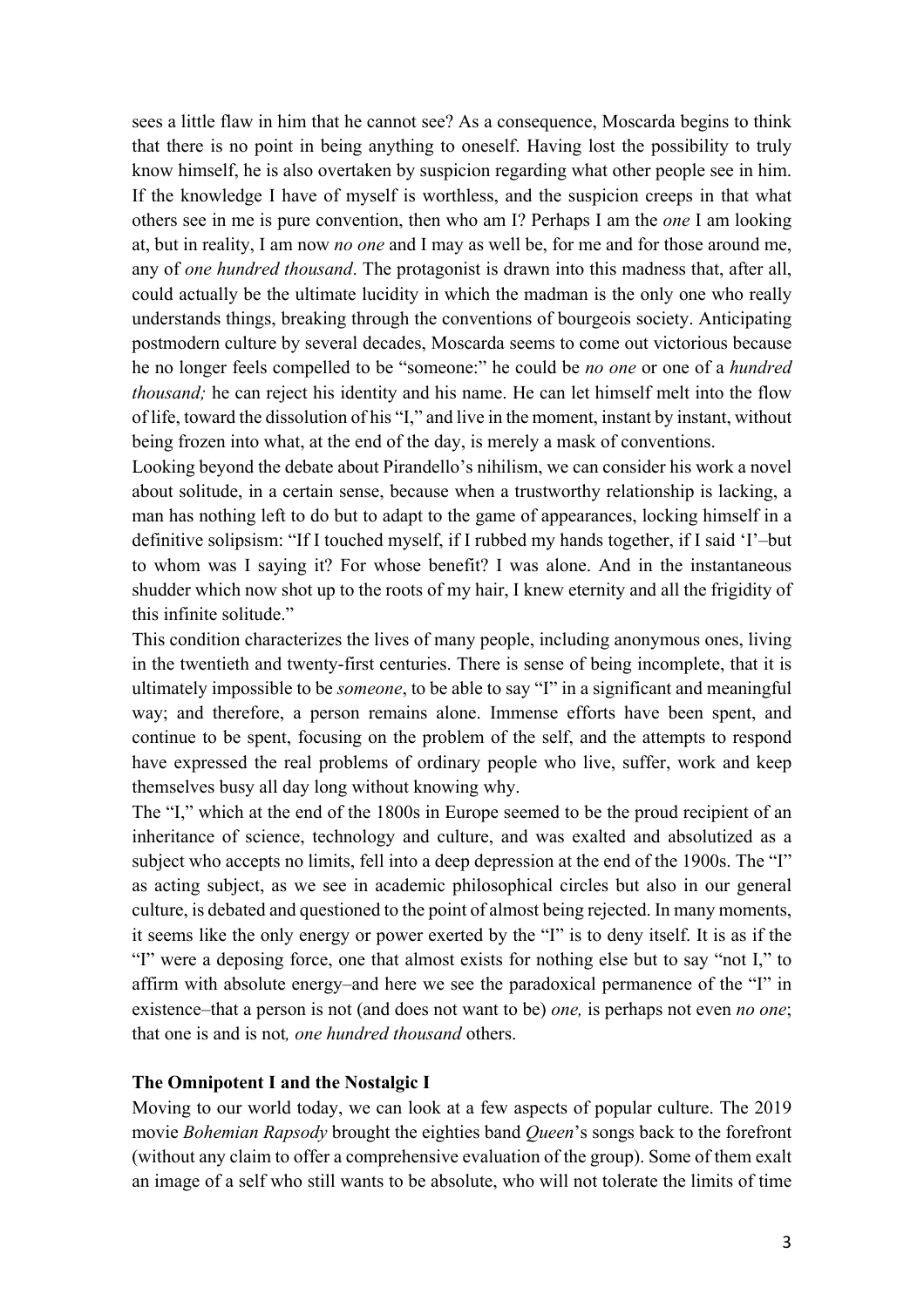and space or stand to be confronted by any fact that would hinder his self-determination. A number of song titles from the movie resonate: *I Want to Break Free*, *Who Wants to Live Forever?*, *I Want It All (and I Want It Now), Don't Stop Me Now*. All you have to do is listen to these songs again to recognize an "I" affirming itself with boundless presumption: "*I consider it a challenge before the human race and I ain't gonna lose (…) No time for losers 'cause we are the champions of the World*."

Together with this boastful "I," sure of its own strength, another "I" appears today; one who does not clearly know who he or she is, or whether it is worth it to exist. It is the flipside of the coin, which reveals all the trials and complexity of something so mysterious as the free self-awareness expressed when any of us says "I." Some episodes of the TV series *Euphoria* depict this bewilderment, especially in young people. It is an emptiness found in young people who are already living without limits, who try everything but, at the same time, are also devoid of the arrogance we saw before. The main character recognizes she was defeated at the moment she was born, and also sees she is incapable of being what she would like to be.

Perhaps there remains in them the presumption of being masters of their own despair, but what appears onscreen is an immense loneliness imbued with bitterness. In the wall of the self's presumption, a crack, a dissatisfaction or melancholy different from before, was opened up, along with, perhaps, some form of entreaty (in fact *Queen* repeats the lyrics "Find Me Somebody to Love" almost obsessively). Where does the generation of *Euphoria* fit with respect to the one identified by certain themes in *Queen* songs? Does it represent an alternative phenomenon, or a consequence? This is a complex question, because human life is never black and white; it has infinite gradations that can coexist in the same society.

#### **The "I," work, home, friends, one's hometown**

The scene continues to get more complicated. To the trajectory of youth that leads from *Queen* to *Euphoria*, it is interesting to add further aspects of this contemporary difficulty in saying whether I am *one, no one*, or *one hundred thousand*. Let us consider a 2021 film that received many awards: *Nomadland*. In this case, the protagonists are no longer teenagers, but rather people in their 60s and 70s affected by the social and economic crisis of 2008, which decimated the savings and work opportunities of many people, and also weakened institutions. These people are anything but rebels: they are average people, workers who suffered the closing of factories and, after a lifetime of work, family life and friendship in certain cities or places, find themselves torn out of their environment.

The main character of the film, Fern, finds herself completely alone because her husband died, because the factory where she worked her whole life shut down, because her town collapsed and she no longer has a home. She has nothing left. So, she buys a van to live in, gaining herself a place in the American "on the road" movie genre with plots typical of the literary sagas by Kerouak, Steinbeck, McCarthy, etc. The movie reveals a section of American culture made up of people who are in a way forced to search on the road, because they found themselves excluded from the systems or conventions of society. The protagonist lives a solitary life with many hints of goodness, friendship, welcoming and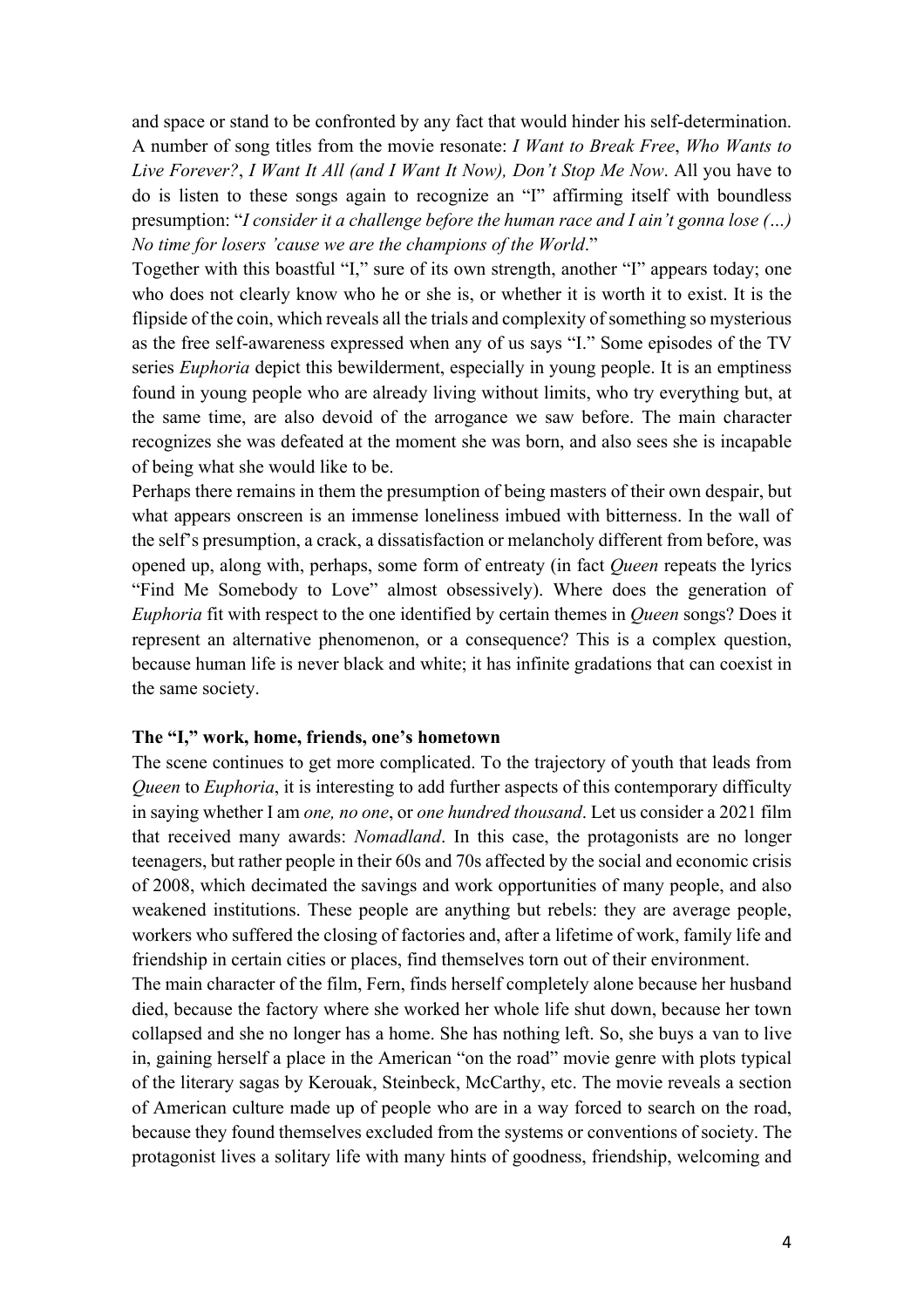solidarity in the small things of life. It depicts many human encounters, but they do not last: they change with the scenery and jobs she takes.

What is depicted is not a desperate emptiness or a boundless presumption, but rather an individualism in unfulfilling solitude, in which it is as if the person is weakened, cut off from any resources. One lives alone with his past. One is also, and above all, alone at the level of meaning, so one can speak of euthanasia rather than suicide. Nature often acts as an interlocutor–landscapes filmed in a sublime way–but, in my opinion, is ultimately mute, like a presence that attracts you but says nothing. There is no trace of those things in which we can see the mystery of God. No one blasphemes; no one prays. It is a world whose common thread is a woman who is no longer bound to anyone, who is looking for something without knowing what it is, and who meets other solitary men and women who, to the "system," are no longer anyone, who are, perhaps, one in a hundred thousand. Is what Taylor characterized as the "age of authenticity," in the end, this life that is not only outside the conventional system, but cut off from what makes the "I" fruitful and enduring? It seems like the authentic "I" is equated with this woman who is alone. Was that the "I" left standing that Lipovetsky predicted, the I that will characterize the 21st century: men in their sixties and seventies lacking any roots? In Europe, we may not have the tradition of "on the road" movies, nor perhaps the same culture, but in our cities, in our neighborhoods–in my neighborhood–there are plenty of isolated elderly people, poor people in the streets, "ordinary" people who no longer know who to spend time with, to speak with, to whom to say "I love you," or by whom to be called "you," to hear "you are loved."

To summarize, we can see an exasperated individualism that claims at times to be triumphant (themes seen in *Queen*), at the edge of an empty void (*Euphoria*), or simply numb (*Nomadland*): an individualism in solitude, incapable of stable personal ties, or of belonging to someone and generating enduring goods for oneself and for others.

## **The crack in the wall: the nostalgia for something beyond**

All the varieties of individualism today are marked by a nostalgia–sometimes vague–for something beyond. Pirandello brings out this strange sense of waiting when he has his protagonist say we are condemned to find "a vague suspicion of something mysterious from which, though it is there present, our soul is condemned to remain distant." Therefore, a person lives in an "undefined angst," because if we could enter into that distant and mysterious presence whose existence we perceive, "our life would perhaps open up to who knows what kind of new sensations, so much that it would seem we are living in a whole new world." This same intuition is reflected in the cry of many music groups, television series, or on the big screen. This opens a small breach, a way forward, because in contrast to the security experienced in other ages, people are now recognizing, in very different ways, a "vanishing point" which is this incompleteness that can be identified by an attentive and passionate observation of that "I" who is each of us, and who makes up each person we meet.

### **My Face**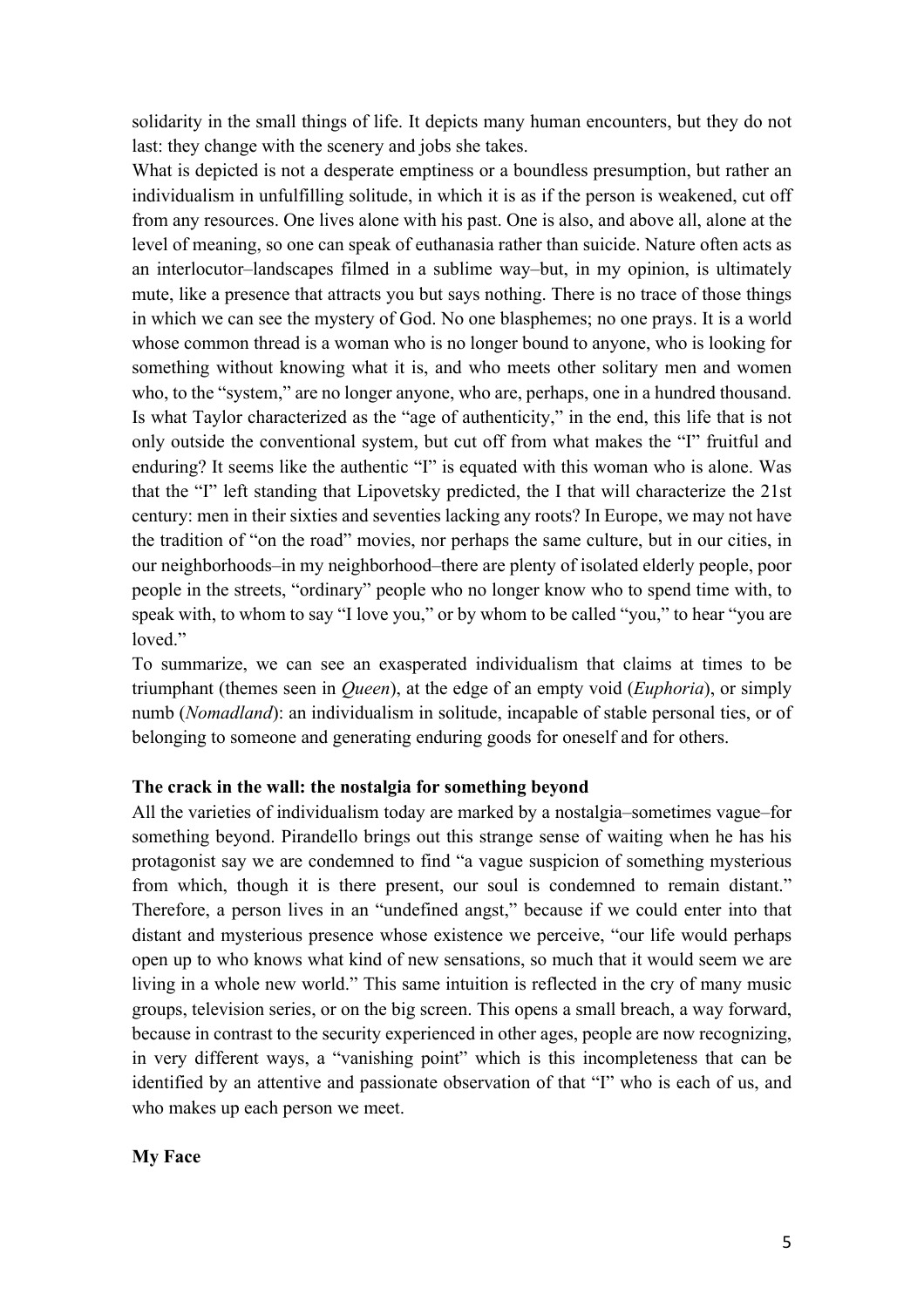To facilitate passing on from our first section to the second, I would propose a song written by a young high school student in GS: *Il mio volto [My Face]*.

## **SECOND SECTION: ABRAHAM AND THE BIRTH OF THE "I"**

To discover you are lacking a face, the darkness at the depths of yourself, solitude, recognizing a You, the echo of a voice, being reborn from memory, being loved, being made, the stars and the heavens: so many elements–which also appear in the examples from popular culture cited above–are present in this exceptional song.

Let's try to dig into the mystery of the "I" hinted at by Adriana, guided by the reflections of a few great 20th century authors. It will be difficult, but it is worth it…

## **The I: being and non-being**

We will begin with an extraordinary woman, a truly great thinker, a Carmelite nun and martyr, Edith Stein (St. Teresa Benedicta of the Cross), who was able to explore the mystery of the "I" with great subtlety. She wrote, "My own being, as I know it and as I know myself in it, is null and void; I do not exist by myself, and by myself I am nothing; at every moment I find myself face to face with nothingness, and from moment to moment I must be endowed with being. (…) Yet this empty existence that I am is *being*, and at every moment I am in touch with the fullness of being."

Stein understands an undeniable fact: "my being is limited in its transience from moment to moment and thus exposed to the possibility of nothingness." However, she also realizes this is "counterbalanced by the equally undeniable fact that despite this transience, I *am,* that from moment to moment I am *sustained in my being,* and that in my fleeting being I share in enduring being. In the knowledge that being holds me, I rest securely. This security, however, is not the self-assurance of the one who under her own power stands on firm ground, but rather the sweet and blissful security of a child that is lifted up and carried by a strong arm. And, objectively speaking, this kind of security is not less rational."

Edith Stein did not censor a single dimension of the "I." On the one hand, she speaks of transience, of being as in suspense, of not being nothing. She does not censor that dizziness caused by living without being the master of myself, always pushed by an unquenchable need for fulness. At the same time, she affirms that it is equally undeniable that the I is enduring, because it receives being, it is sustained in being moment by moment. What is the source of this self-awareness, which in itself opens the door to the fullness of evidence about ourselves?

Another great 20th century thinker, von Balthasar, points us in the right direction: "Not on a meditation cushion, distancing himself from everything around him, will his self become comprehensible to him–he will at best meet nothingness, and it would be a pity if he were to recognize his self in that–but only in abandoning himself to a cause or to a person. The ability to let go is the principle of all achievement and of all loving possession." Full comprehension of one's "I" does not come from a kind of solipsistic meditation, closed in on itself, but rather from a giving of oneself, entrusting or abandoning oneself to another, which are all essential terms in describing who we are.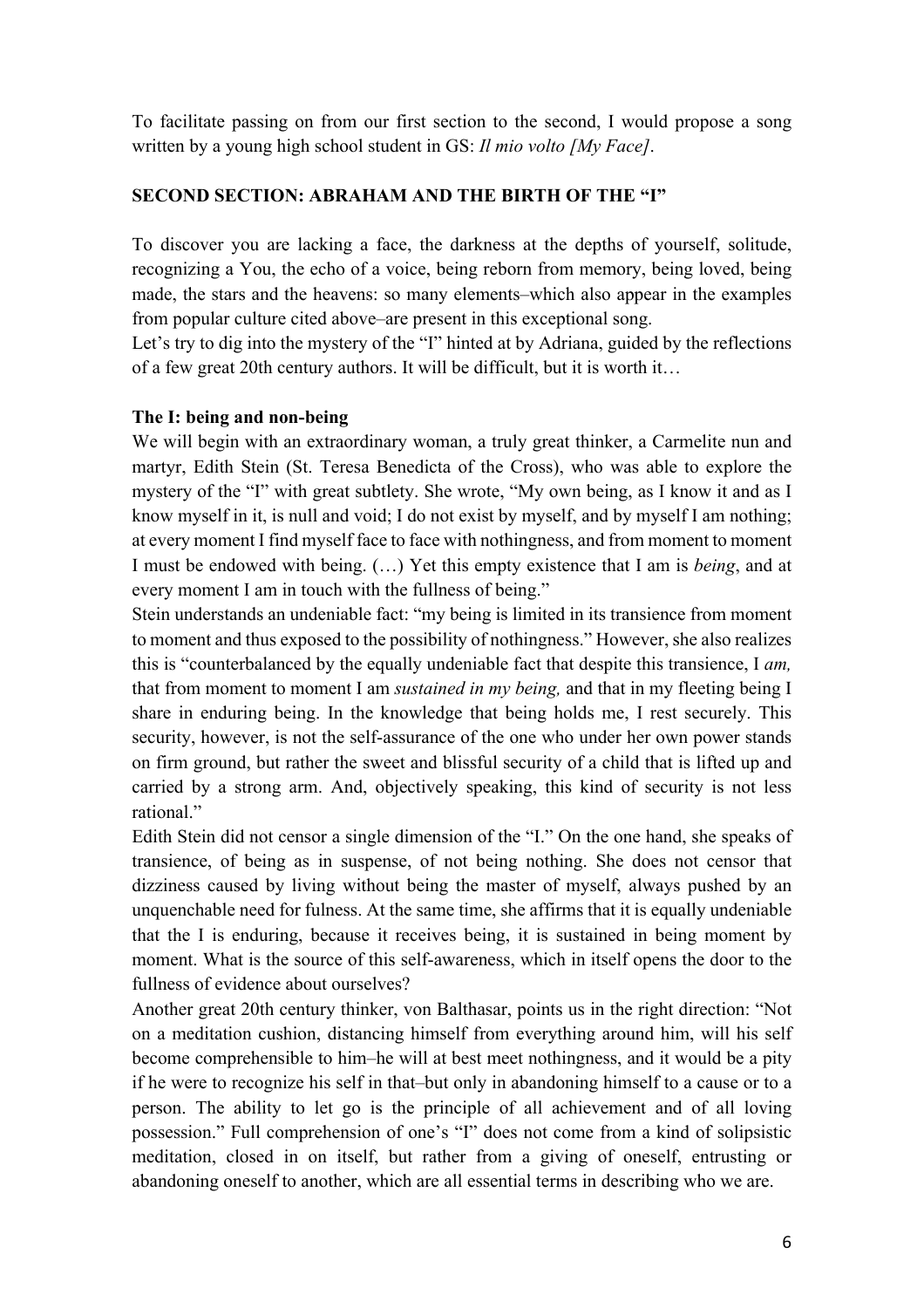How, in the history of civilization, at least in Western culture, have people reached this level of self-awareness?

## **Abraham: the birth of the "I"**

To answer, we need to keep in mind the contributions of the Jewish roots of our Western culture. Through the Scriptures of the people of Israel incorporated in the Christian Bible, the Judeo-Christian perspective illuminates our understanding of the mystery of humanity in a definitive way. It communicates a fixed message: to be able to say "I," a person needs to be in relationship. A "you" is needed, and not just any you, but the You with a capital "Y," the You that is God. An "I" is generated by a relationship, and needs a relationship in which it can completely abandon itself. Without this experience, a person never takes on the dimensions of a fulfilled human "I."

Salvation history has handed on to us a name, a precise time and place in history in the Middle East, in the history of the word: the name of Abraham. This patriarch appears as the first move in the gesture God himself used to come to meet humanity where they were, allowing what Giussani called the "birth of the I" to take place. Its generation is tied to a history. Only by entering into history can one achieve the solidity of the "I" in its fullest sense, as God himself designed it form the beginning, and therefore also reflect on it.

The man who cries out "I" with unsettling force, and at the same time is depressed because he no longer knows how he is; this man who often lives in confusion finds himself being called by name, pushed to give his response. Giussani says: man's cry had a response; it was embraced and entered into dialogue. Using a very beautiful expression, he says: It is as if man's cry resonated in God's heart, inside God's house, as if the human cry had been uttered there within.

This was the beginning of the history of that "I" which we can desire, which we can see, and which we have certainly already experienced. Abraham's vocation is a new dawn, which begins a history within history, where the meaning of the history of the world and of the life of every person finds its communication. It begins that conversation between the cry of human searching and the answer that will make it luminous, true, fruitful, capable of entrusting itself, capable of loving and generating, capable of awakening life and becoming a protagonist in history.

God has chosen to "get involved" with us, as Sacred Scripture attests. God speaks to each of us in terms we can understand, adapted to our sensibilities, and at the same time by virtue of that concreteness, creates in us an opening to become aware of an Otherness, of an otherwise unimaginable presence. A relationship is established with that mysterious presence, intuited by Pirandello, that now shows itself and embraces all the luminous, dark, difficult and joyous dimensions of human life and brings them into an infinite perspective, the perspective of Destiny as something other than oneself without which one can never be himself. This is how the possibility to reach a true self-awareness, like that described by Edith Stein and sung about with great clarity by a girl in GS, arises in history.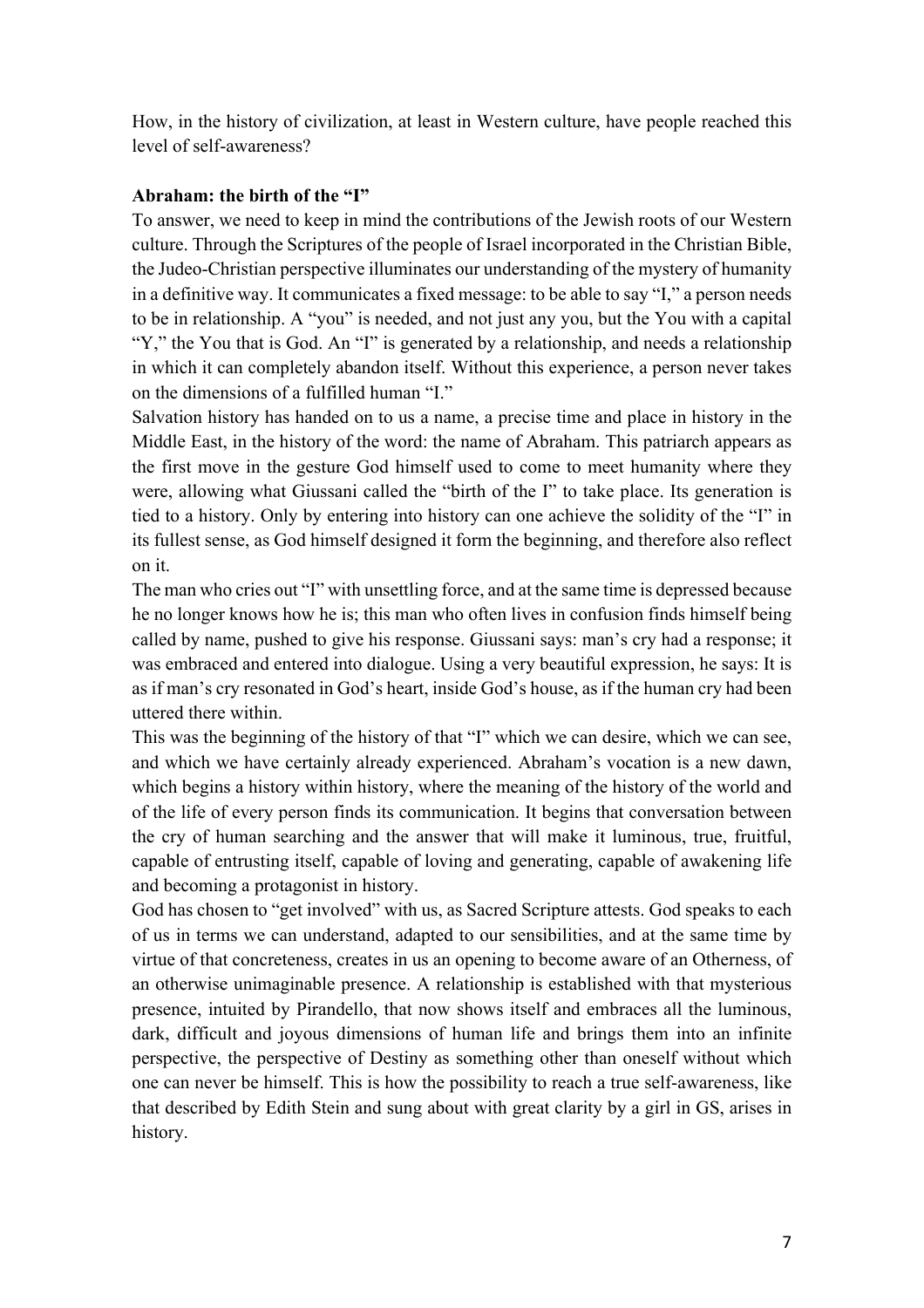What happens when God "gets involved" with Abraham? He becomes himself; he will no longer be Abram, but Abraham. With his call, he receives a name that carries within it a task. He is set on the path toward a full life for himself and for others.

When you are called by name, the path to definitive self-awareness is made possible. God's historical method of intervening for man's sake begins with the call of Abraham, to whom he gives a name, and with it gives an identity and a task. This begins salvation history which, through the patriarchs, Moses, the judges, prophets and kings, leads the people of Israel to mature in its expectation for the full manifestation of the divine and the human.

#### **Before Abraham came to be, I am**

The possibility so longed for by humanity, announced as unforeseeable in its form of realization, which almost seems to fail, comes about in a sudden and dumbfounding way in the figure of He who is, at the same time, the most human of all and the manifestation of the divine as we never could have imagined.

To keep to our common thread, the conception of the "I," I would like to focus, in a few points, on that figure in history where the full affirmation of the "I" shines forth: Jesus of Nazareth. His person is so striking to his contemporaries that they continually ask, "Who is this man?" Biblical scholars explain how, "in his preaching, in the way Jesus teaches and acts, we find an exceptional awareness of self that is reflected in his authority, *exousia*, which emerges in the decisive tone of his teaching. What stands out is the expression of his "I," the awareness of the one who is speaking, because in him is the full correspondence of everything that he says."

We are right on the path that Kierkegaard indicated; that is, a truth that coincides, as in no other case in history, with the life of the person who speaks; an authoritativeness that flows from the correspondence between truth preached and personal life. This is seen in the direct, emphatic way in which Jesus pronounces the first-person pronoun *I*: "You have heard that it was said, but *I* say to you…," "Amen, amen, *I* say to you…"

In many Gospel passages, Jesus contrasts the dignity and sanctity of the Law and the institutions of Israel with his "I:" a mighty I which, with powerful gestures (miracles), allows him to rule over nature and at the same time show he is full of pity and mercy; He can relate to every man and woman, feel compassion for little ones, the poor, and sinners, and bestow a power that is grace and forgiveness.

One affirmation shines forth in Jesus' life: "I am." "I am the light of the world;" "I am the good shepherd;" "I am the resurrection and the life;" "I am the way, the truth and the life;" "I am the true vine, and my Father is the vine grower." In John's Gospel, we find a number of solemn declarations that confirm this claim with a unique profundity. For example, when he says, "Amen, Amen, I say to you: before Abraham came to be, I am;" or, "When you lift up the Son of Man, then you will realize that I am."

I also think of that beautiful page in St. Luke when, in the face of the complaining and diffidence of the Pharisees over his welcoming sinners and eating with them, Jesus does not respond with an abstract lecture, but with three parables: the lost sheep, the lost coin and, above all, that splendid parable of the prodigal son. Each time he ends with the affirmation, "I tell you, in just the same way there will be more joy in heaven over one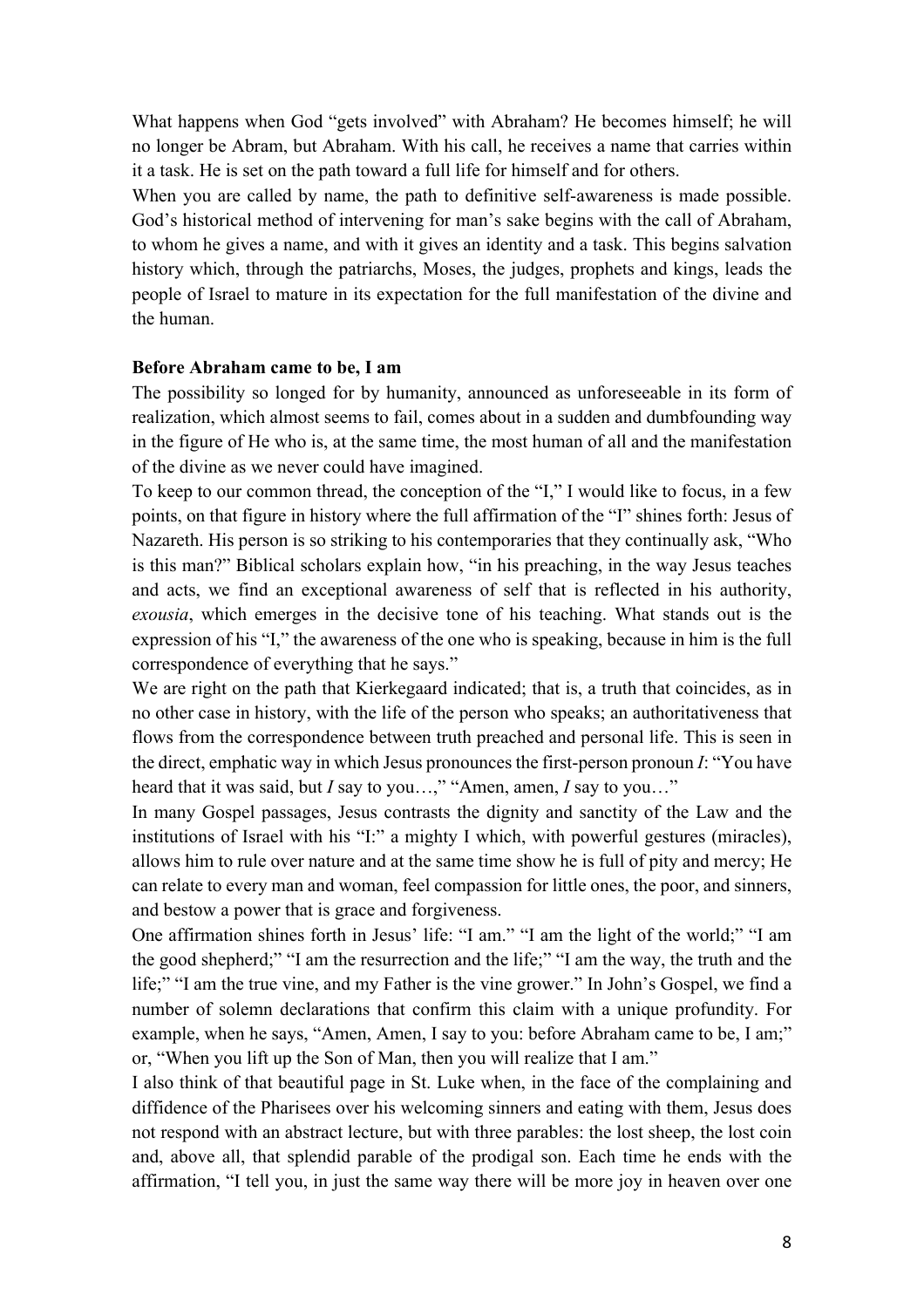sinner who repents than over ninety-nine righteous people who have no need of repentance." This reading, which is in some way implicit in Luke, though still very direct, can be recognized in the very clear formulas in John's Gospel. Jesus, after having reminded them of the power of his "I," immediately adds, "I do nothing on my own, but I say only what the Father taught me;" or "the Son cannot do anything on his own, but only what he sees his father doing; for what he does, his son will do also;" "The works that the Father gave me to accomplish, these works that I perform testify on my behalf that the Father has sent me." In fact, for John, Jesus is simply the Son.

Imagine how amazed and moved the Samaritan woman must have been when, talking about the Messiah who was to come, she heard Jesus tell her, "I am he, the one who is speaking to you." The figure of Jesus places before the eyes of all people an I that is selfaware, conscious of himself as no other person in the world has been, and that same I recognizes himself as Son of the Father, who bears the power that comes from another, from the Father, accepted by the Son.

The conception of the "I" proposed by Edith Stein and von Balthasar begins with Abraham and finds its definitive clarification in the figure of Jesus, the Son, who can say, "I am," as only God could say in the Old Testament: "ego eimi," which is the expression of the divine. "I am" is what God says to Moses in Exodus. Jesus can say "I am" with that same density, and at the same time testify that he is the one always being born of an Other, continuously being generated by an Other, and who therefore, in the richness of this human perspective, also makes visible the abyss of the mystery of God, who is the Trinity: Father, Son and Holy Spirit.

#### **Sons and daughters in the Son**

As we cannot go into the profundity of the Christian conception of the mystery of God right now, we will try to follow the thread of history. Those who drew close to Jesus became, through the gift of the Spirit, sons and daughters like him, sons in the Son. They, too, gained a personality that allowed them to say "I," to bear the burdens of life and act with the self-awareness, freedom and capacity to build that we are seeking together. They became real protagonists: what might the mother of the sons of Zebedee–completely absorbed at the time by her desire to secure a position for her two sons, James and John– have exclaimed seeing the façade of the Cathedral of Santiago de Compostela built in memory of her son James, a friend of the Lord?

The disciples, too, though afraid and insecure at first, spoke with authority. It's beautiful how, after Jesus' resurrection, Peter goes out to meet the men who are looking for him and says, "I am the one you are looking for." The path of that "history within history" begun by Abraham generates men and women who can say "I" without excluding any factor, without taking away anything from the dizzying sense of being suspended in being, which is not our own property: that being which is received, accepted moment by moment, instant by instant, as Edith Stein observed.

Giussani insists upon this condition of the "I:" that it is the loving response to a love who calls out to it. "We have been loved and we are loved; this is why we 'are;'" he writes, and goes on to say, "If I am loved, if I 'am' because I am loved, then the great problem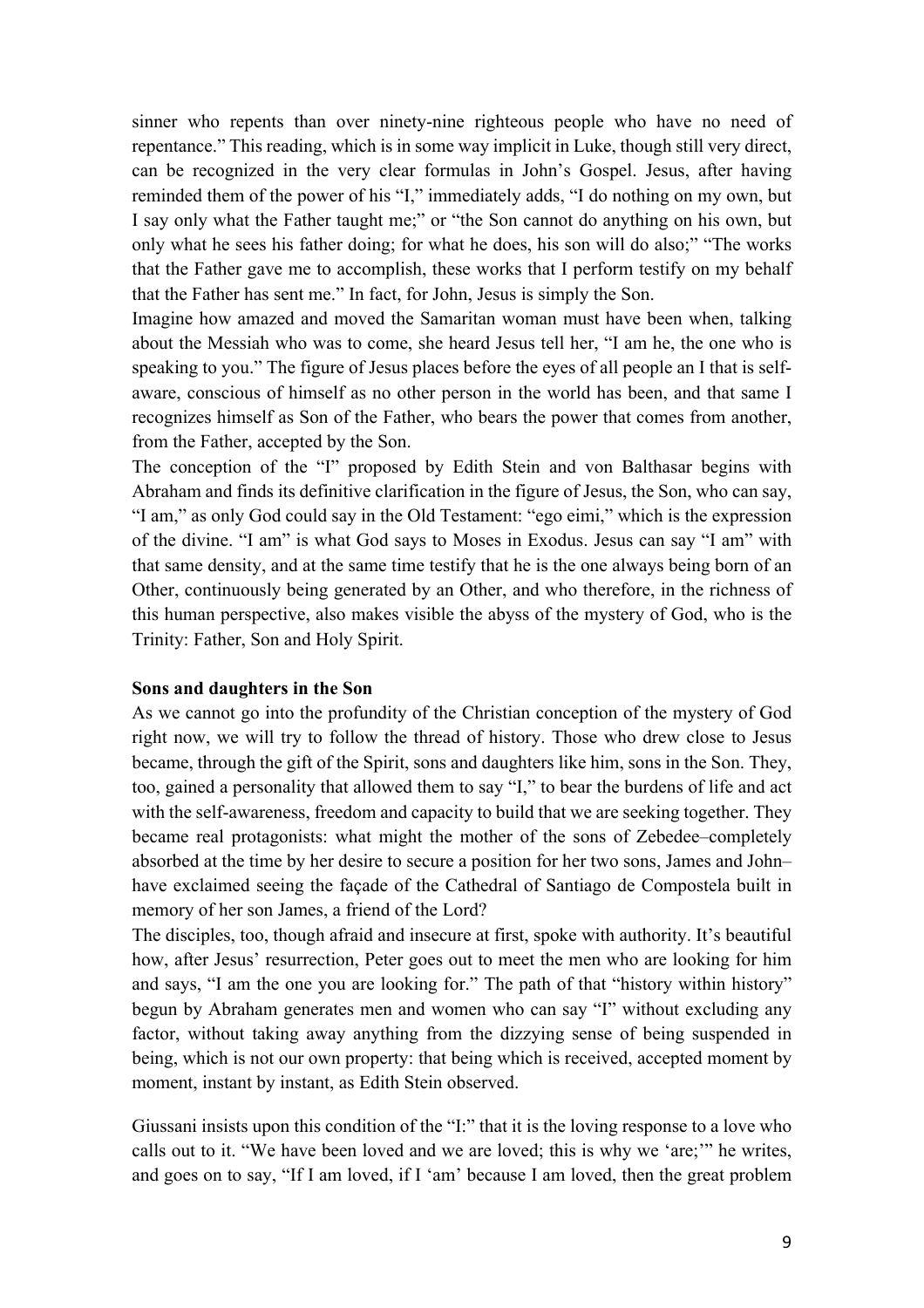of my existence, of my being in the world, what makes it possible for my subject to become protagonist of a new world [this is how one says "I"], in which the eternal begins to be experienced in time, is my answer, *my answer to the You* that loves me, my correspondence, my valuing of what He created in me at my origin, precisely so that I could become aware of Him. If I am because I am loved, I have to respond (*respondeo)*: this is the origin of 'responsibility.'" Here is that beautiful word, which is perhaps not remembered often enough, to reach a true conception of the "I."

If we feel an echo of solitude in the various modern and postmodern attempts to say "I," now we can be struck by a different tone of humanity: that of being embraced, welcomed, loved and therefore of being in relationship, preceded by a gift and called to give our response. The alternative to solitude is not in a kind of narcissistic sentiment, always focused on oneself, in the exasperated pursuit of our own desires, but rather in welcoming an Other and responding to Him, which is to say that responsibility is the road to selffulfillment. The authentic "I," to use Taylor's term, the I that is truly itself cannot help but be responsible, for itself and for others. It cannot help but receive, along with its name which is an expression of predilection, the responsibility of taking on the task which accompanies this loving embrace. Our dear friend Mikel Azurmendi discovered the radical importance of the human embrace and of the encounter with God, in order to be able to say "I."

### **THIRD SECTION: THE BIRTH OF THE I AND OF A PEOPLE**

To go deeper into the title of the Meeting, we spent time on the meaning of the "I" and on how you can say "I" in the fullest sense. There is still one word left to address: "courage."

#### **Courage springs forth from a sympathy**

It is impossible, at least in Italy, to speak of courage without thinking of Don Abbondio, the character from *The Betrothed* who mutters, "Courage, if you don't have it, is not something you can give yourself!" We can all relate somewhat to his reaction to the thought courage is a kind of energetic determination that, in reality, no one possesses or is a privilege only for a few people.

In response to this objection, it is worth clarifying right away that the determination that makes it possible to say "I" is not the effort of the will, which spurred Vittorio Alfieri to exclaim, "I wanted, I always wanted, I wanted so intensely." That would be the kind of courage Don Abbondio does not have, just as we do not have it. Giussani, instead, says this determination and courage, "springs forth precisely from a human sympathy." The apostles, who followed Jesus, were able to say "I" because they were bound to Jesus with a judgment that made them capable of this *decision of attachment* which is born of wonder. The courage to say "I" comes through an affective attachment that makes responsibility possible. The disciples, though scared at first, were able to respond to the point of freely laying down their lives, and thereby experienced a fruitfulness they never would have imagined.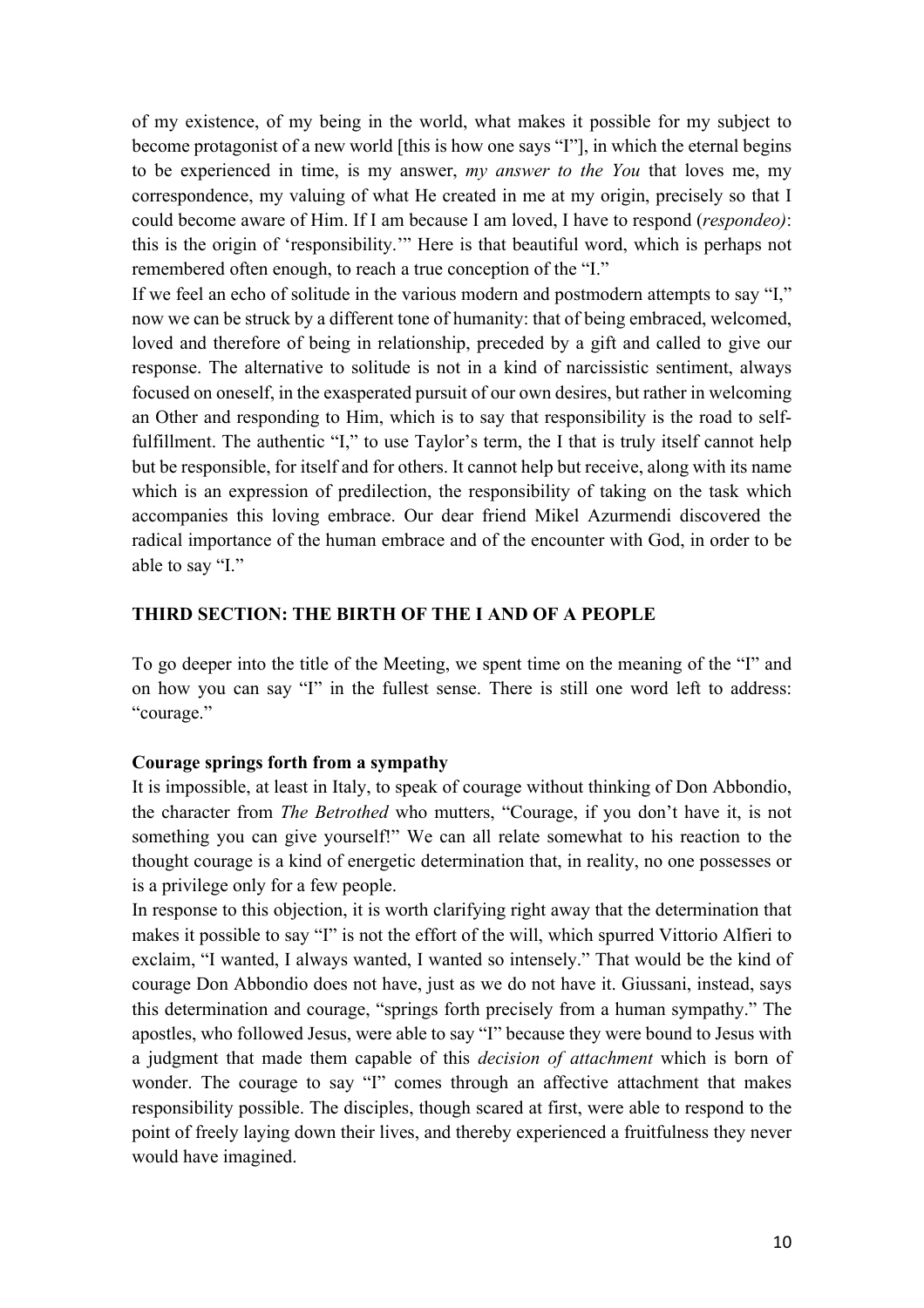Attachment explains, in terms of human experience, how this passage from the unique and unrepeatable figure of the Son of God to many men and women who became "sons in the Son" takes place.

### **An I is born, and a people is born**

The step we need to look at now is how the birth of the I, beginning with an attachment, is also the birth of a people. The story of Abraham demonstrates it, because with his being chosen, the Hebrew people is born, and that people is in a way a symbol of all peoples, in that it is born from an event in history, according to the promise that his descendants would be "as countless as the stars of the sky and the sands of the seashore." Yahweh's covenant with Abraham brought out an "I" that, by nature, finds in that relationship the origin of many relationships which, in time, lead to the birth of a people.

If the figure of Abraham is the first time we see the bond between the I and a people, the fullness of this double birth comes with Peter: Peter's yes to Jesus is at the same time the most personal gesture of all–because it concerns his human perception of his very self in the depths of his heart–and the gesture from which a people springs forth. There is an inseparable bond between Peter's yes and the birth of a people, between his personal response and God's plan, which leads Peter to become responsible for that new Israel of God which is the Church, not just as ministry, but as vocation and experience of life. Thus, the Christian people was born, entrusted to the authority of Peter as the safeguard of the Church's permanent unity.

"Feed my flock," which is to say: take care not only of yourself, but of all the relationships generated by your relationship with Me. This mandate from God is what enables "an inexhaustible activity," that never stops, because it can always start again and be reborn as true morality.

### **Spaces of action**

This original perspective, which belongs to Christian revelation, makes me think of another sociologist, Ulrich Beck, who, in one of his last works expresses how perplexed he is at the world he sees on the news. He says the world has gone mad and we cannot understand anything anymore.

Seeing this world in ruin, Beck proposes a thesis (which I am interpreting very freely) to confront the difficulty we have understanding the world. He refers us to what he calls *Handlungsräume* or "spaces of action/activity:" alternative thinking, or the possibility to go beyond our usual frameworks, does not come from yet another intellectual analysis; rather, it needs a creative action that does not accept the limits of conventional ways of thinking and acting. In other words, there is an opportunity in our cosmopolitan world for those who, through their creative action–we could say: through the witness of their lived Christian experience–will be able to go further, beyond our usual frameworks.

## **Freedom**

The courage to say "I" springs forth from the sympathy, or affection, for an Other, which gives rise to belonging. This is why a shared, communal life is so important, seeing as the fullness of human self-realization is not thought by itself, but rather the unity of thought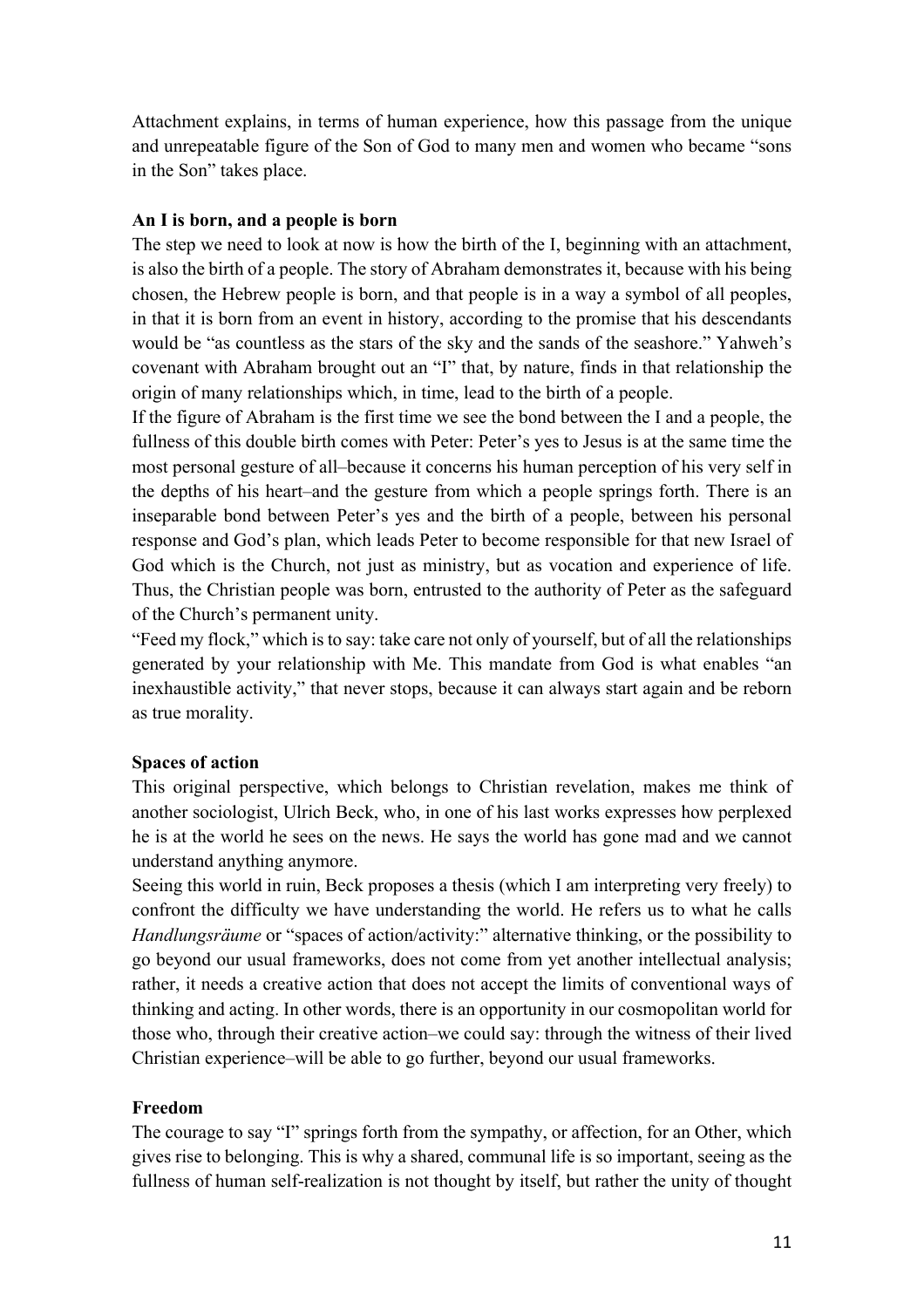and action. To achieve true newness, you have to engage your freedom. Freedom is *singular* and *undeductible*, therefore it has a dynamism of its own: it is not the conclusion of reasoning, or a logical deduction starting from a general rule; it is rather the impact with a reality (a person) who attracts it, who sets it in motion to generate a bond. Without getting into further clarifications, the road that generates the "I" and at the same time generates a people is made up of reason, which leads up to affection, and of freedom. Therefore, everything that awakens the dynamism of free adhesion is needed. The witness-centric nature of the Christian experience shows us how the fullness of freedom seen in another person makes you desire the same for yourself, and therefore makes you move toward what you already see in the other and find desirable for yourself, as a good to help you be yourself, to say "I."

### **Education**

True education cannot simply consist in a clarification of ideas, but is the offer of a proposal, which is experienced through those bonds that allow your freedom to take a position in a new way. What a person hears will be able to mobilize the entirety of his "I" to the degree that it is experienced in a context that's truly alive. Otherwise, at the most you can come to consider some positions more interesting than others, but a new I is not born, and a people is not regenerated in its affection, personal ties and expression in the life of society.

A people is born beginning with these relationships of human sympathy that lead to an attachment. Without these, the rest is all just indoctrination of certain ideas, no matter how correct, or of certain values that risk remaining abstract. We come back to the challenge Kierkegaard posed.

### **I-we: Trinity and Eucharist**

The I generated in the relationship with a "you" is always, inseparably, a relationship with a "we." Here we need to go back to the Christian perception of God the Trinity, to the Holy Spirit who was characterized by some theologians as precisely the "we." This is a perspective proper to Christianity: "I, you and we all belong to the mystery of God; this is our monotheism, the monotheism of I, you and also we, which cannot be separated without damaging the full reality of the mystery of God who became man and therefore reveals to us, offers to us the fullness of humanity, precisely in the sacrament of the Eucharist that introduces us into the communion of the Trinitarian persons. There can be no Christian people without the Eucharist.

### **Dimensions in the life of a people**

The dimensions of this life of a people have been described many times. Through them, we can concretely grasp how the courage to say "I" implies a willingness to educate, which is to enter into the totality of reality. Starting with an encounter that makes it possible to "live reality intensely," it opens up in all its dimensions.

Every true education is an education to freedom, which comes into play in responsibility of action, and allows the "I" to express itself. The education on how to live in society is built on this foundation of the education to freedom: the *dignity of work* (in *Nomadland*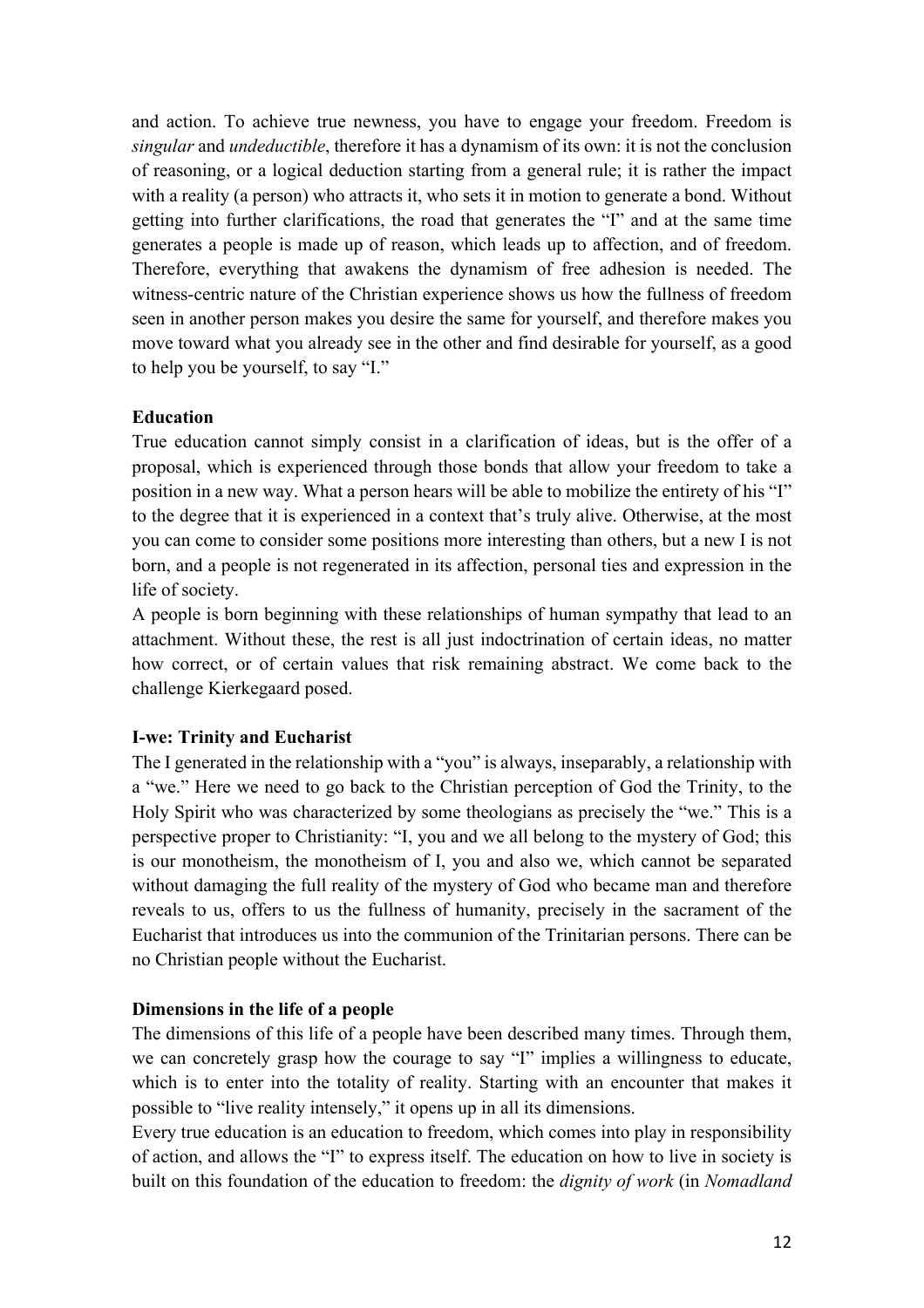we saw the potential consequences of the loss of work and of the social conditions that place the I in a context of relationships), and *generating initiatives*, meaning places where, ideally, one can recognize a way of understanding work and human relationships, acting as true *Handlungsräume*.

Among all the activities in which the courage to say "I" expresses itself, it is difficult not to focus on *freedom of education*, meaning that concern inspired by our great responsibility toward those most dear to us: our children, friends, our neighbors and those in our town, whose destiny tugs at our hearts. The same goes for *justice*, which is so deeply rooted in us as an original need of our heart and also so imperfect, so inevitably fragmented in its human realization and in need of permanent conversion in order to keep from meeting its fatal end in the emptying out of every safeguard of communal life. You could say the same about the *political life*, meaning a characteristically Christian contribution to the understanding of power as a dimension of one's service to the entire human community.

## **A continual recovery**

The people that is born in history out of the event of Abraham's life, and is fulfilled in the singular event that is Jesus, is tentatively ready to face all the circumstances, risks, and sacrifices required by any building of a society. It is a people ready to imitate that overabundant being which it does not possess in and of itself, but always receives–not in one moment, but in every moment–from the relationship with the Mystery. That gift is the guarantee of a continual state of recovery. Always beginning again: this is what makes man the protagonist of history. Describing this, Eliot writes, "Only the faith could have done what was good of it / Whole faith of a few / Part faith of many." This is the Christian people, always being generated by the whole faith of some as well as the partial faith of many, built up by both. This is the only thing that allows us to "build continually." This is the contribution of the people within a people, of the Church as a "*sui generis* ethnic identity" within the history of the world. We have a need to come across this inexhaustible energy, which has never been a self-generated energy, but always something received as a gift to which we respond.

## *Fratelli tutti*

In completing this third section, it would be particularly interesting to look at the encyclical *Fratelli Tutti* which, in chapter 6, takes up a theme very dear to Pope Francis, which he calls "Dialogue and Friendship in Society." The Holy Father seeks to show how "social dialogue opens us to a new culture." I highly recommend reading it.

## **EPILOGUE "I DID IT"**

I would like to conclude by revisiting a trivial anecdote that has accompanied me for a lifetime. I was not even twenty years old and, for to the youth group I was involved in at the time, because of a sudden emergency for the group's leader, I was put in charge of a pilgrimage of hundreds of young people: multiple buses and various logistical issues, etc. The pilgrimage started from our planned departure point. Each group was supposed to